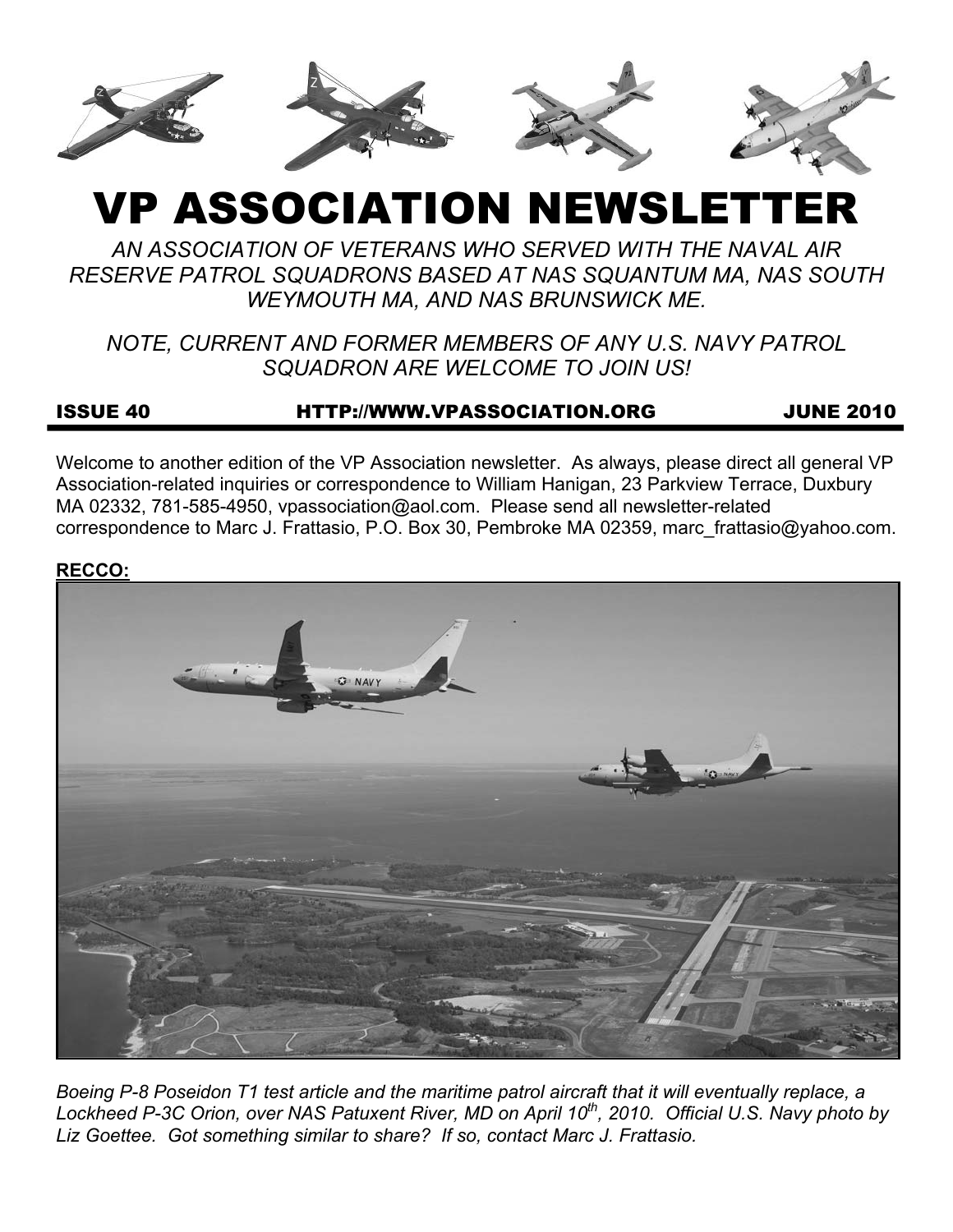## **FINAL FLIGHTS:**

It is our sad duty to report the death of former VP-92 TAR AO1 Richard "Dick" Pierce, who passed away in Florida on February 18<sup>th</sup> from Wegener's Disease. According to Dick's wife Bernice, donations in Dick's name to any organization that provides assistance to needy veterans (such as Homes for Our Troops – see the VP Association web site at http://www.vpassociation.org for details) would be appreciated. We also lost Harvey Shore, who lived in Randolph, MA and Andre "Casey" Castellano recently lost his wife Jean. Both men had served with VP-92 at NAS South Weymouth.

In addition, we also recently lost Joseph P. O'Neill. Joe may have been the last of the real Squantum old-timers. He joined a Navy Reserve surface division in 1933 at 18 and transferred to aviation with VS-2R at NRAB Squantum in 1940 where he served as a radioman-gunner flying Vought SBU biplane dive-bombers. Given a choice between becoming an LDO and a WO after Pearl Harbor, Joe chose the latter path and spent WW2 assigned to ships as a communications officer. He returned to the Naval Air Reserve after the war ended, serving with VP-ML-69, VP-911, and FASRON-911 at either NAS Squantum and/or NAS South Weymouth. Joe retired from the USNR as a CWO4 in 1959.

# **ILL SHIPMATE IN NEED OF CHEERING UP:**

Walter O'Connell is recuperating from recent knee replacement surgery at home. You can contact him at 123 Colonel's Lane #4, South Weymouth MA 02189, 781-335-0553, wocon24376@aol.com.

## **THE ANNUAL REUNION:**

The VP Association's annual reunion banquet will be held at the Officer's Club at Hanscom AFB in Bedford, MA on Saturday September 25<sup>th</sup> from 1200 to 1700. The banquet, which will be buffet style once again, costs \$40 per person and a mail-in reservation form is on the last page of this newsletter.

Attendance is limited, reservations are required in advance, and will be taken on a first-come first served basis. Tickets will not be sold at the door. Please mail your reservation as soon as you can to prevent possible disappointment and so we can tell the caterer how many people to expect.

Hanscom AFB requires a military ID, active or retired, to be presented to the gate guards for entry under normal circumstances. If you do not have a military ID be sure to indicate this on the banquet reservation order form so your name can be added to the base's security access list for the reunion. All persons without a military ID will have to enter the base at the civilian gate, not the Hartwell gate. If you have any questions about this contact Bill Hanigan at 781-585-4950 or vpassociation@aol.com.

Anyone who wants to stay overnight should contact Hanscom AFB directly at 1-888-235-6343 for information regarding accommodations on the base or in the local area. Please try to get the word out about the reunion to as many of your old Squantum/SoWey/Brunswick reserve patrol squadron friends as possible. Don't assume that every former shipmate you're in contact with is affiliated with or aware of the VP Association. Guests, military or civilian, are also welcome to attend the reunion.

As in prior years tables will be available in a room adjacent to the banquet hall for displays of any memorabilia that you may wish to bring. If you have photos, cruise books, patches, caps, NATOPS manuals, or any other interesting memorabilia that you'd like to show off please bring it with you.

Please note that your newsletter editor is bringing a portable scanner to the reunion. If you have any old NAS Squantum, NAS South Weymouth, or NAS Brunswick-related photographs or slides please bring them with you to the reunion so they can be scanned for possible future use in the newsletter.

Our guest speaker will be Tom Reck, who was C.O. of VP-92 from February 2004 to June 2005.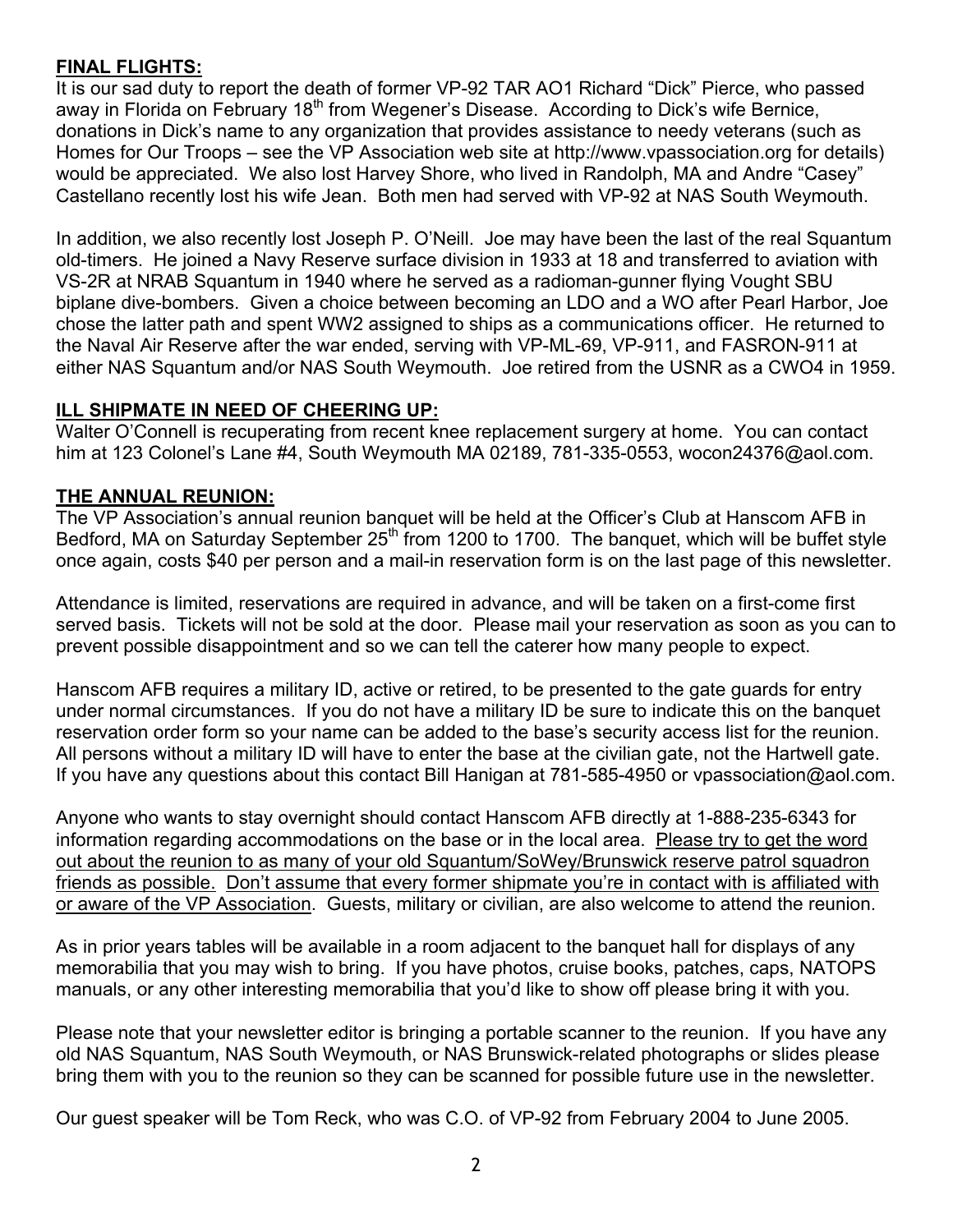## **ADMIN FUND DONATIONS:**

The VP Association has no dues and contributions are always welcome to help defray the cost of printing and mailing newsletters to shipmates without e-mail. We'd like to thank Marc Frattasio (via Lulu Press), Dr. Vincent Pattivina, and Tom Wall for their recent contributions to the admin fund.

## **SPEAKING OF THE COST OF PRINTING AND MAILING NEWSLETTERS…**

If you have an e-mail address and have been receiving this newsletter through the U.S. Postal Service then we do not have a valid e-mail address for you. If this is your situation, please contact Bill Hanigan via e-mail as soon as possible so we can begin sending your newsletter to you by e-mail.

### **LOST CONTACT:**

Please let Bill Hanigan know whenever your street or e-mail address changes.

### **RECENT CHANGES OF ADDRESS:**

Andrew Snowdon 1003 Sunfish Drive Silverdale, WA 98315 snowx5@hotmail.com

Please note a new e-mail address for Tom Kelley at tdkool64@hotmail.com, Mike McSweeney at mikepmcs@yahoo.com, and Steve Winter at libertynh@myfairpoint.net.

#### **NEW MEMBERS:**

| Larry Bunkowski<br>saltydogs@littleislandinmaine.com                         | Doug Cox<br>621 Lake St<br>Haverhill, MA 01832<br>dwccox@comcast.net                                  | <b>Bradford Dickey</b><br>PO Box 116<br>Marshfield, MA 02050<br>781-834-4353 | Larry Dube<br>16 Timberlane Rd<br>Plaistow, NH 03865<br>lfdube@aol.com         | Jim Follis<br>gloriafollis@comcast.net                                                                       |
|------------------------------------------------------------------------------|-------------------------------------------------------------------------------------------------------|------------------------------------------------------------------------------|--------------------------------------------------------------------------------|--------------------------------------------------------------------------------------------------------------|
| Don Holland<br>PO Box 784<br>Eagle Lake, FL 33839<br>chiefdj@tampabay.rr.com | Jay Salhanick<br>446 Laurel Street<br>Bridgewater, MA<br>02324<br>508-846-9045<br>jaysal2@verizon.net | <b>Bob Wall</b><br>bob071238@verizon.net                                     | Francis "Tom" Wall<br>248 Cedarwood Cir<br>Kissimmee, FL 34743<br>978-535-0875 | <b>Bill Williams</b><br>1646 Sweetwood Dr<br>Melbourne, FL 32935<br>mpdcfpbarep1@hotmail.com<br>321-288-1608 |

#### **HELP WANTED:**

Former VP-911 and VP-92 alumnus Walter O'Connell, who is active in the Association of Naval Aviation Patriot Squadron (http://www.anapatriotsquadron.org), the group that maintains the A-4 Skyhawk jet, Shea Memorial Grove, and Navy museum at former NAS South Weymouth, is seeking donations of unwanted Navy uniforms. The uniforms will be made available to members of the ANA Patriot Squadron who are Navy veterans to wear at official ceremonies and events. If you have an old uniform to donate e-mail Walter O'Connell at wocon24376@aol.com or call him at 781-335-0553.

### **P-8A POSEIDON, THE NEW KID IN TOWN (USN Press Release 4/12/2010):**

NAVAL AIR STATION PATUXENT RIVER, MD - The first P-8A Poseidon test aircraft arrived at Pax River, April 10.

The aircraft, recently assigned to Air Test and Evaluation Squadron (VX-20), arrived after a six hour, 55 min flight from Boeing's Seattle facilities. VX-20's Government Flight Test Director, Cmdr. Jim Reining, along with VX-1's Operational Test Director, Cmdr. John Verniest, and Boeing's P-8A chief pilot, Chris Dobb, delivered the aircraft referred to as T1.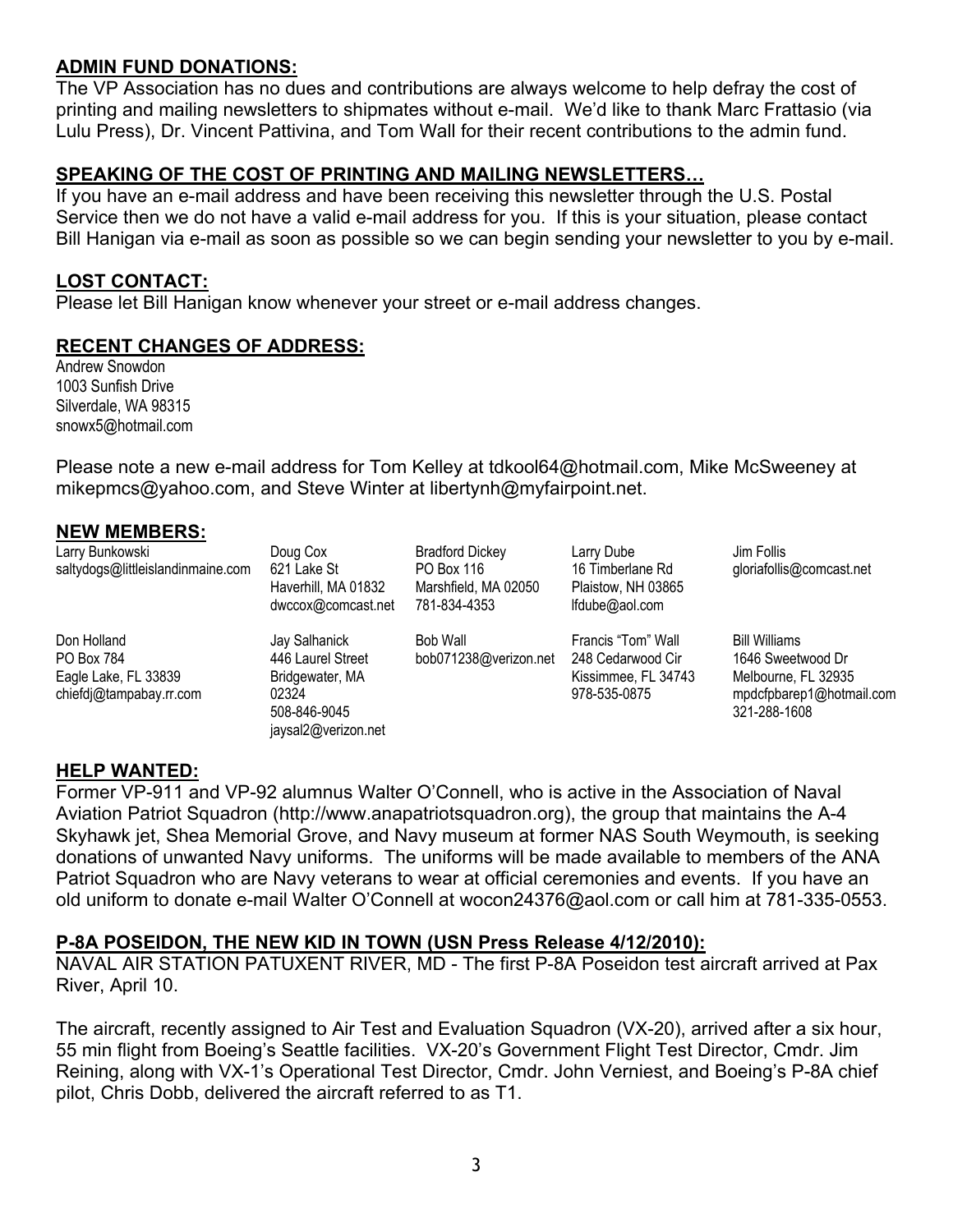T1 began formal Navy flight testing at the Boeing facility in October 2009. The Integrated Test Team (ITT) spent the past six months executing ground and flight tests while maximizing the expertise of Boeing P-8A engineers and technicians.

"It was an exciting moment to watch the first P-8A Poseidon touch down at Pax River today," said Capt. Mike Moran, Maritime Patrol and Reconnaissance Aircraft program manager (PMA-290). "The maritime patrol and reconnaissance platform is in great demand throughout the world and this flight put us one step closer to delivering Poseidon to the Fleet. I cannot be more proud of our team as they work to ensure this aircraft will meet our warfighters' requirements."

Moran said that the program continues to meet all performance criteria and is on track for initial operational capability in 2013.

"The ITT, along with all Boeing's Seattle production and maintenance team has worked very hard to get the aircraft to Pax River to complete the planned test program," said Reining. "The ITT is grateful for the strong support from PMA-290 and Boeing management and is excited to get to work testing at Pax River."

The Poseidon ITT, comprised of Navy test squadrons (VX-20 and VX-1), and Boeing, will utilize T1 to evaluate the P-8A's airworthiness and expand its flight envelope.

The program's other two flight test aircraft, T2 and T3, will transfer to Pax River later this year. These aircraft will focus on extensive mission systems and weapons system testing, ensuring the P-8A's ability to carry out the anti-submarine warfare, anti-surface warfare and intelligence, surveillance and reconnaissance operations.

The Poseidon will replace the P-3C Orion as the Navy's premier maritime patrol and reconnaissance aircraft. Its advanced mission systems, software and communications technology will allow the Fleet to carry out the same missions as the Orion, but with greater situational awareness that will enhance mission success.



*ABOVE: Boeing P-8 Poseidon T1 test article touching down at NAS Patuxent River, MD on April 10th, 2010. Official U.S. Navy photo by Liz Goettee.*

# **A MESSAGE FROM CAPT JIM HOKE, PATROL WING 5's LAST COMMODORE:**

Today I have the honor of hauling down the CPRW-5 pennant for the final time as the 20th and last Commodore. I would be remiss of me if I did not highlight some of the command's history and how it has touched nearly every maritime patrol aviator in our great Navy. From Wing FIVE's origin in 1937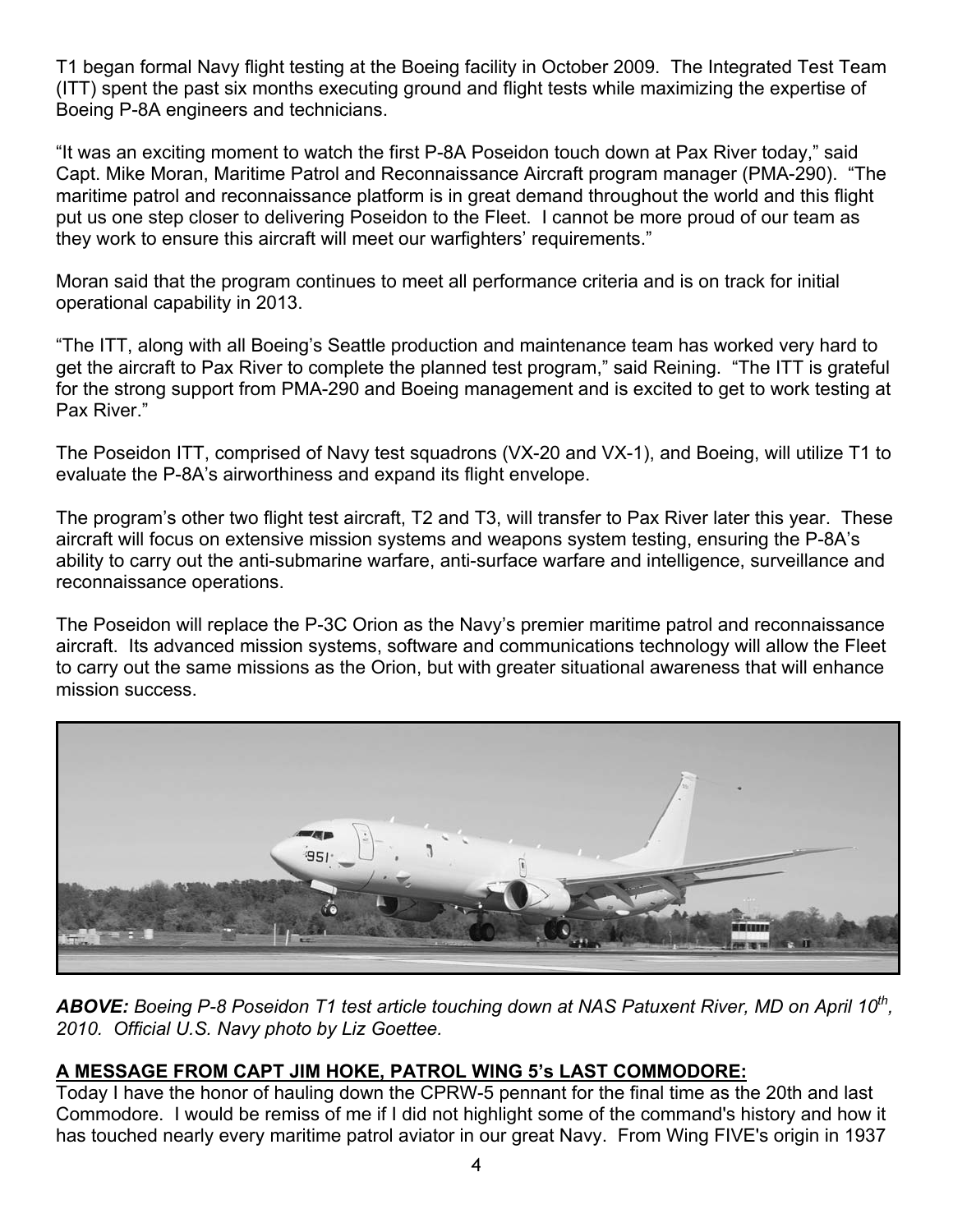onboard the flagships USS Owl and seaplane-tenders USS Gannet and USS Goldsborough, through transitions ashore to Norfolk, Boca Chica, Patuxent River, and finally Brunswick, Wing FIVE has had one goal: to prepare squadrons to support and defend our national interests both abroad and off our own shores.

Wing Five squadron tail flashes have proudly adorned aircraft nicknamed Catalina, Marlin, Neptune, Orion and most recently, Global Hawk. Wing Five based aircrews have always strived to answer the call of duty, whether it be: Atlantic neutrality patrols; coastal ASW patrols after Pearl Harbor; Gulf Coast Frontier patrols; 38th parallel patrols; Cold War patrols from Keflavic to Rota/Lajes to Bermuda to the Caribbean; Cuban Missile Crisis surveillance patrols; Mercury and Gemini support; Vietnam patrols; Mediterranean patrols; Desert Shield and Storm; Yugoslavia/Kosovo; and finally, Operations Iraqi Freedom and Enduring Freedom. Our squadron mates have operated from the North Pole to the most southern tip of South America and on any given day, any latitude and longitude between the International Date Line and Greenwich Meridian.

Many of you have fond memories of cutting your teeth on anti-submarine patrols in the local warning areas and flying home marveling at the beautiful Maine coast. There was no better feeling than when driving by Fat Boy's on Old Bath Road, seeing your squadron's tail flash pass overhead on final approach.

On behalf of the last Sailors at CPRW-5, we salute all our squadron mates from units present and past (VP-8, VP-10, VP-11, VP-14, VP-15, VP-21, VP-23, VP-26, VP-44, VP-92, VPU-1, VP-MAU, TSC Brunswick, FMP MOCC ALFA, FSU-5, NAVCOMTELDET, NCTAMSLANTDET, ASD and AIMD). The bonds of Sailors serving at Wing Five and in Brunswick, Maine have strongly influenced our maritime community and we hope it will remain an enduring legacy of excellence for many operations and missions to come.

Best wishes to all in the future as we haul down our pennant for the final time. It has been an honor to serve in this capacity and with so many phenomenal people. Fly safe and Godspeed. Wing Five....out.

## **VT-10 ANNIVERSARY CELEBRATION:**

Since the establishment of the Basic Naval Aviation Officer School in 1960 at NAS Pensacola, FL, which was later re-designated VT-10, the "Wildcats" have trained virtually every NFO. July 2010 marks this training squadron's 50th anniversary, which will be celebrated over three days in June at NAS Pensacola. Fleet aircraft are welcomed to fly-in beginning on June 21st. Official events begin on June 23rd and include a kickoff social at the NAS Pensacola O'Club, a golf tournament, a symposium at the National Museum of Naval Aviation, a VT-10 alumni "dining-out", as well as an NFO winging ceremony at the museum on June 25th. Other events available will include tours, fishing, and discounts from local establishments. The full schedule of events and details can be accessed on-line on the VT-10 web site at https://www.cnatra.navy.mil/tw6/vt10/index.asp or on the "VT-10 Wildcats" Facebook page at http://www.facebook.com/group.php?gid=123871625321.

# **THE 13TH ANNUAL NORTHERN NEW ENGLAND MILITARY RETIREES ACTIVITY DAY:**

The 13th Annual Northern New England Military Retirees Activity Day is scheduled for Saturday July 31st. This event will be held at the New Hampshire Army National Guard Army Aviation Support Activity (AASF) at 26 Regional Drive in Concord, NH from 0800 to 1400. Information will be provided regarding legal assistance, healthcare, survivor benefits, recreational facilities, commissaries, exchanges, ID cards, veteran's homes, veteran's cemeteries, etc. For more information, e-mail Frank Musmanno at muzzy@qsinet.net or call him at 603-495-3042.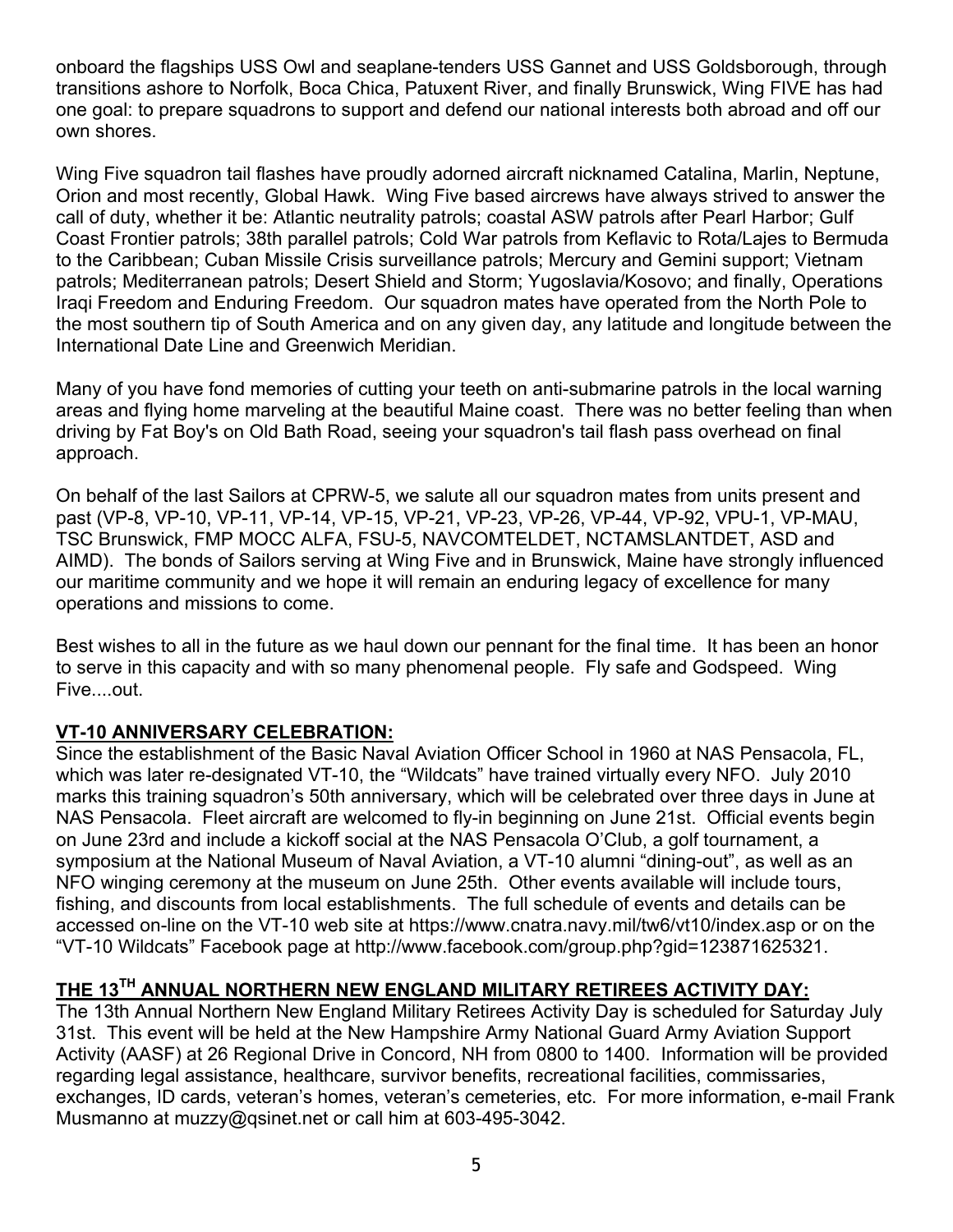# **UP-COMING EVENTS (from VP-92's George Griffin):**

Here are some up-coming events that may be of interest to VP Association members living in New England:

- On June 12<sup>th</sup> and 15<sup>th</sup> the 2010 Aviation Exposition at the Portland Airport in Portland, ME.
- On June  $16<sup>th</sup>$  the Spanish Navy training ship Juan Sebastian de Elcano will arrive in Boston, MA.
- On June 26<sup>th</sup> and 27<sup>th</sup> the USAF Thunderbirds will be at former NAS Quonset Point, RI.
- Boston Navy Week begins on June  $30<sup>th</sup>$ . See http://www.navyweek.org/boston2010/index.html.
- On July 4<sup>th</sup> the frigate USS DeWert will be visiting Eastport, ME.
- On July  $31<sup>st</sup>$  the submarine USS Missouri will be commissioned at NS Groton, CT.
- On August 21<sup>st</sup> and 22<sup>nd</sup> the USAF Thunderbirds will be at Barnes Field in Westover, MA.
- On August 28<sup>th</sup> and 29<sup>th</sup> the USN Blue Angels will be at former Pease AFB in Portsmouth, NH.

# **INFORMATION ABOUT RETIRED PAY FROM DFAS (from VP-92's Bill Hanigan):**

On February 1 the Defense Finance & Accounting Service brought retired and annuitant pay administration back in house after outsourcing this function to a contractor for nearly eight years. Read more at http://www.dfas.mil/rna-news/march2010/directorscorner.html. At the same time, the DFAS launched new and improved web pages for retired military and annuitant customers. They reviewed all of the information they were providing over the Internet and removed outdated or irrelevant material, reducing the number of web pages in the retired pay section of the web site from 88 to 26. Read more at http://www.dfas.mil/rna-news/march2010/newandimprovewebpage.html.

Two recent changes to the IRS tax tables have a lot of military retirees and annuitants asking questions. Read more at http://www.dfas.mil/rna-news/march2010/2010taxupdate.html.

Many military retirees and annuitants who live overseas and receive their benefits through International Direct Deposit have voiced concerns over missing information on their electronic fund transfers. International Treasury Services has restored this information to electronic funds transfers. Read more at http://www.dfas.mil/rna-news/march2010/iddinforestored.html and at

Imagine it's March 30th and your appointment with the tax preparer is only 30 minutes away. You open the folder containing your financial information and discover that your 1099R is missing. What do you do? Read http://www.dfas.mil/rna-news/march2010/mypayputsyouincontrol.html to find out.

Do you have a question or feedback for the Defense Finance & Accounting Service? Call their Customer Contact Center toll free at 1-800-321-1080 or submit an inquiry over the Internet at https://ca.dtic.mil/dfas/s-retired/ret-pay.htm.

# **THE ORIGIN OF THE NAVY PETTY OFFICER:**

The naval term "petty officer" comes from the French word "petit", which primarily means something small. However, in other usages the word can also mean minor, secondary, and subordinate. From the Middle Ages up through the early modern era English villages usually had a number of "petite", "pety", or "petty" officers, who were subordinate to the major office holders such as the steward or the sheriff. These "petty officers" served as assistants to the senior office holders.

Similarly, in the early British Navy, the senior naval officers such as the boatswain, gunner, and carpenter had assistants known as "mates". Since the early sailors were familiar with the concept of petty officers as used in their home villages, they subsequently employed the term to refer to the mates on board their ships. In those days a British Navy ship's captain selected his own petty officers, who served at his pleasure, before each voyage. When the ship returned to its base, or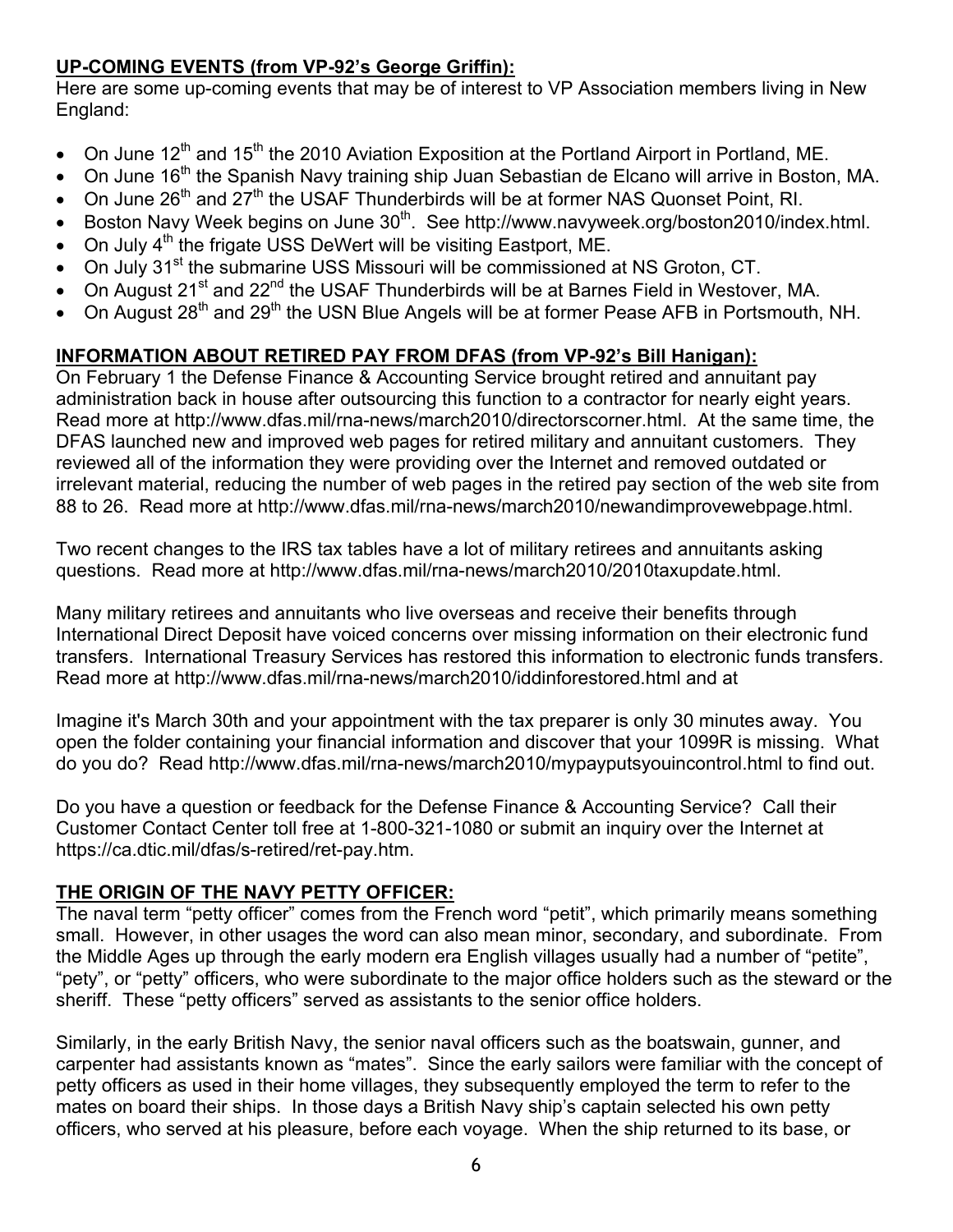whenever the ship's crew was paid off and released from duty, the petty officers lost their positions and titles. There were petty officers serving in the British navy as early as 1600s but the rank did not actually become official until 1808.

There were petty officers in the United States Navy from its beginning in 1775. As was the case in the early British Navy, in the early U.S. Navy the petty officers were appointed by the ship's captain. These petty officers did not have special uniforms or rank insignia at that time and they usually held their appointments only while they were serving on board the ship whose captain had selected them.

U.S. Navy petty officers got their first rank insignia in 1841. This was an embroidered eagle perched on an anchor that was worn on the sleeve. Some petty officers wore the insignia on their left arms while others wore it on their right but all of them wore the same insignia. Rating devices did not appear officially until 1866 but they may have been used informally for several years before they were officially approved.

In 1885 the U.S. Navy recognized three classes of petty officers; first class, second class, and third class. The following year the Navy introduced rank insignia for petty officers consisting of downward-pointing chevrons under a spread eagle (facing left instead of right as it does today) and a rating mark. A third class petty officer had one chevron, a second class petty officer had two chevrons, and a first class petty officer had three chevrons.

First class petty officer was the highest enlisted rank in the U.S. Navy until 1894. That year, the chief petty officer rank was established as the highest enlisted naval rank. The chief petty officer was given a rating badge similar to the other petty officer ranks but with three chevrons surmounted by a curved "rocker". In 1958 the ranks of senior chief petty officer and master chief petty officer were created. These wore the same insignia as the CPO, with the addition of one star over the eagle for the senior chief petty officer and two stars for the master chief petty officer.

### **ENLISTED PILOTS:**

Did you know that prior to 1948 the Navy trained enlisted men as pilots? In fact, for a time there was actually an enlisted pilot rating, "NAP", which stood for Naval Aviation Pilot. Enlisted pilots wore wings that were basically identical to those that were worn by the commissioned Naval Aviators except that they were silver in color instead of gold. The NAP rating badge was a small embroidered representation of these wings.

Congress had mandated that thirty percent of all pilots be drawn from the enlisted ranks back in the early days of naval aviation. For the most part this was done as an economy measure since enlisted men were (and still are) paid substantially less than officers. However, another reason was to provide an incentive for technically trained enlisted men such as electrician's mates, machinist's mates, carpenter's mates, etc., to transfer from the fleet to aviation. The "incentive" was that after a year of duty as an aircraft mechanic with exemplary evaluations an enlisted man could apply for pilot training. In 1932, due to the Great Depression, the thirty percent quota was cut down to twenty percent in order to provide more pilot billets for officers. As a result the Navy put a moratorium on all enlisted pilot training between 1932 and 1936.

The heavily caste-oriented Navy never really knew how to treat its enlisted pilots. For example, Seaman Second Class George Webber, who was later commissioned and became a full Commander, was a member of the first group of enlisted men who were sent directly from boot camp to flight training during 1929. Previously, enlisted pilot candidates had to have some time in service and were either PO1s or CPOs before they were eligible for flight training. Once he earned his wings, S2c Webber was assigned to Scouting Squadron 3 as a pilot. VS-3 was embarked on the aircraft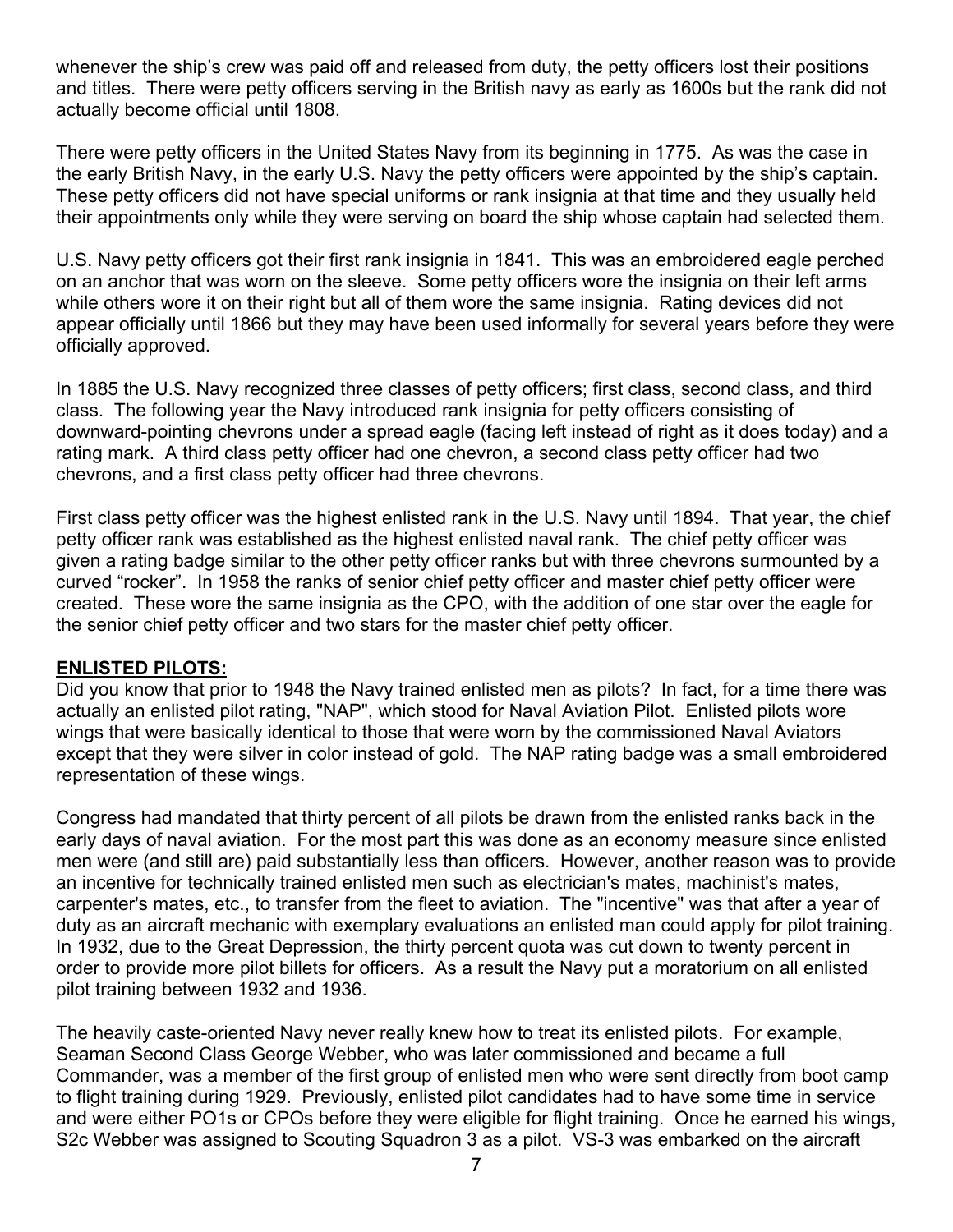carrier U.S.S. Lexington at that time. When Webber reported aboard ship there was no billeting for him and he was forced to sleep on a cot set up on the deck. As if that weren't bad enough, he was assigned to mess duty in the ship's galley like any other new Seaman. So, Webber flew missions with his squadron, peeled potatoes and washed dishes in the galley, and then slept on the deck. The cooks in the galley were concerned that Webber was impersonating an officer and told him to stop wearing his pilot's wings. To put the cooks' worries to rest, Webber invited them to go topside to watch him go flying. Eventually the Lexington's skipper, CAPT Ernest King, found out that one of his pilots was working in the galley and terminated Webber's mess duties. Its not known if Webber got better billeting out of the deal

Here's another related story. During the early phase of the Battle of Guadalcanal, in August 1942, Marine Air Group 14 discovered that they were missing two enlisted pilots. It turned out that the two missing men, sergeants Ollie Michael and Rohe Jones, had been detailed to dig latrines on the island of New Caledonia! The two enlisted pilots were immediately given orders back to their squadron, where they flew Douglas SBD Dauntless dive bombers on strike missions against Japanese ships and land targets.

The Navy did away with the Naval Aviation Pilot rate during 1948 and many enlisted pilots were subsequently offered commissions. Several refused to "move up", changed rate, and hung on in various billets wearing their silver wings for several more decades. The last enlisted pilot in the Navy, ACCM Robert Jones, retired from active duty on January 31, 1981.

## **ALL KINDS OF PATROL SQUADRON BRANDED STUFF AVAILABLE FROM ZAZZLE:**

On-line printer Zazzle (http://www.zazzle.com) offers an amazing variety of products (T-shirts, aprons, ball caps, tote bags, coffee mugs, key chains, mouse pads, postage stamps, etc.) over the Internet featuring the VP-911, VP-912, VP-913, and VP-92 squadron insignia. To see what's available, go to the Zazzle web site and search on keywords "VP 911", "VP 912", "VP 913", and "VP 92". Remember to drop the dash in the unit designation when performing searches on the Zazzle web site.

### **RECOMMENDED READING:**



Former Navy pilot Mel Shettle has written a wonderful series of books on the Army, Navy, and Marine Corps air stations of WW2. His first volume, "United States Naval Air Stations Of World War Two – Volume One, Eastern States", covers NAS Squantum, NAS South Weymouth, and NAS Brunswick. Shettle's books are thoroughly researched and well-illustrated. You can preview and order this book or any of his other books on-line at http://airbasebooks.com or through any good book store.

## **ON THE INTERNET:**

Just when you think you've seen everything, something new and totally unexpected pops up. Check out this P-3C Orion made from 2,423 plastic Lego blocks at http://mechanizedbrick.com/p3.html. For just \$600 you can have one too!

### **MONTHLY MEETING:**

Don't forget that we meet for lunch on the last Thursday of every month at the Officer's Club at Hanscom AFB in Bedford, MA from 1130 to 1330. Please join us if you can. If you don't have a military ID (base stickers are no longer required) contact Okie O'Connell at 781-335-0553 or Bill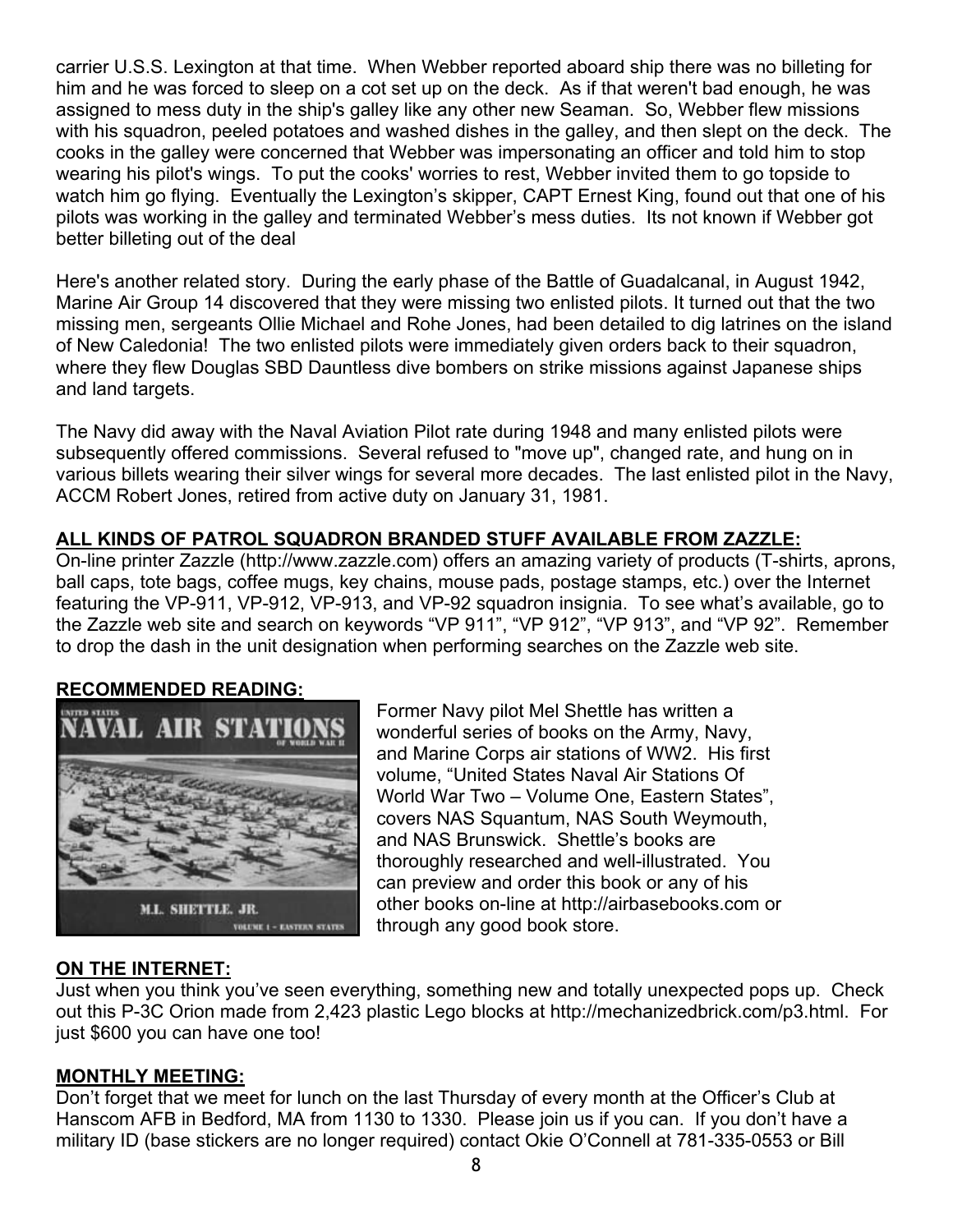Hanigan at 781-585-4950 so your name can be added to the base's security access list. Note, all persons without a military ID are required to enter the base at the civilian gate, not the Hartwell gate.

## **PARTING SHOTS:**



*ABOVE: The last resting place of former VP-92 Lockheed SP-2H Neptune "Lima Yankee 14" was the boneyard at Davis Monthan Air Force Base. This sad image is from The Lockheed P2V Neptune Research Project's web site at http://www.verslo.is/baldur/p2/. BELOW: This portrait photo of VP-912 personnel at NAS South Weymouth circa 1965 is from former squadron member John Donatello. This photo demonstrates how small reserve squadrons were before the reorganization of the Naval Air Reserve program in 1970. Prior to the reorganization reserve squadrons were not really expected to be self-sufficient and they had to lean heavily on the full-time stationkeepers or TARS, who were assigned not to the squadrons but to the base, for administrative and maintenance support.*

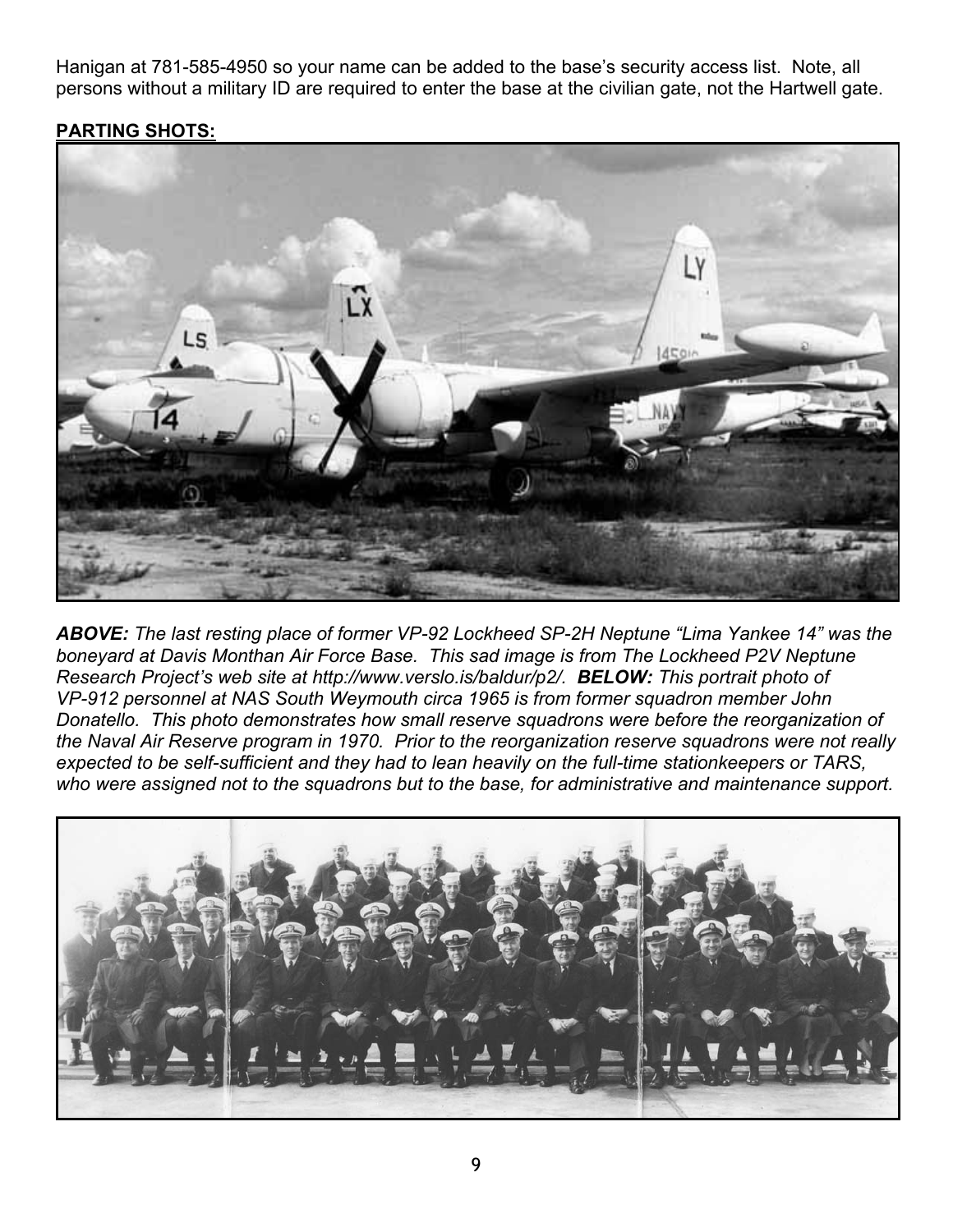

*ABOVE: Ken Sherman sent us this neat montage. Ken flew as a tactical coordinator on board P-2s and P-3s during the course of his Naval Reserve career with VP-92. BELOW: Early VP-92 Lockheed P-3C Orion on static display at an air show at NAS South Weymouth about 1991. Remember how the Navy removed all external squadron markings from aircraft for a time as a security measure in the wake of the Reagan administration's bombing raid on Libya? Photo courtesy of John C. Yaney.* 

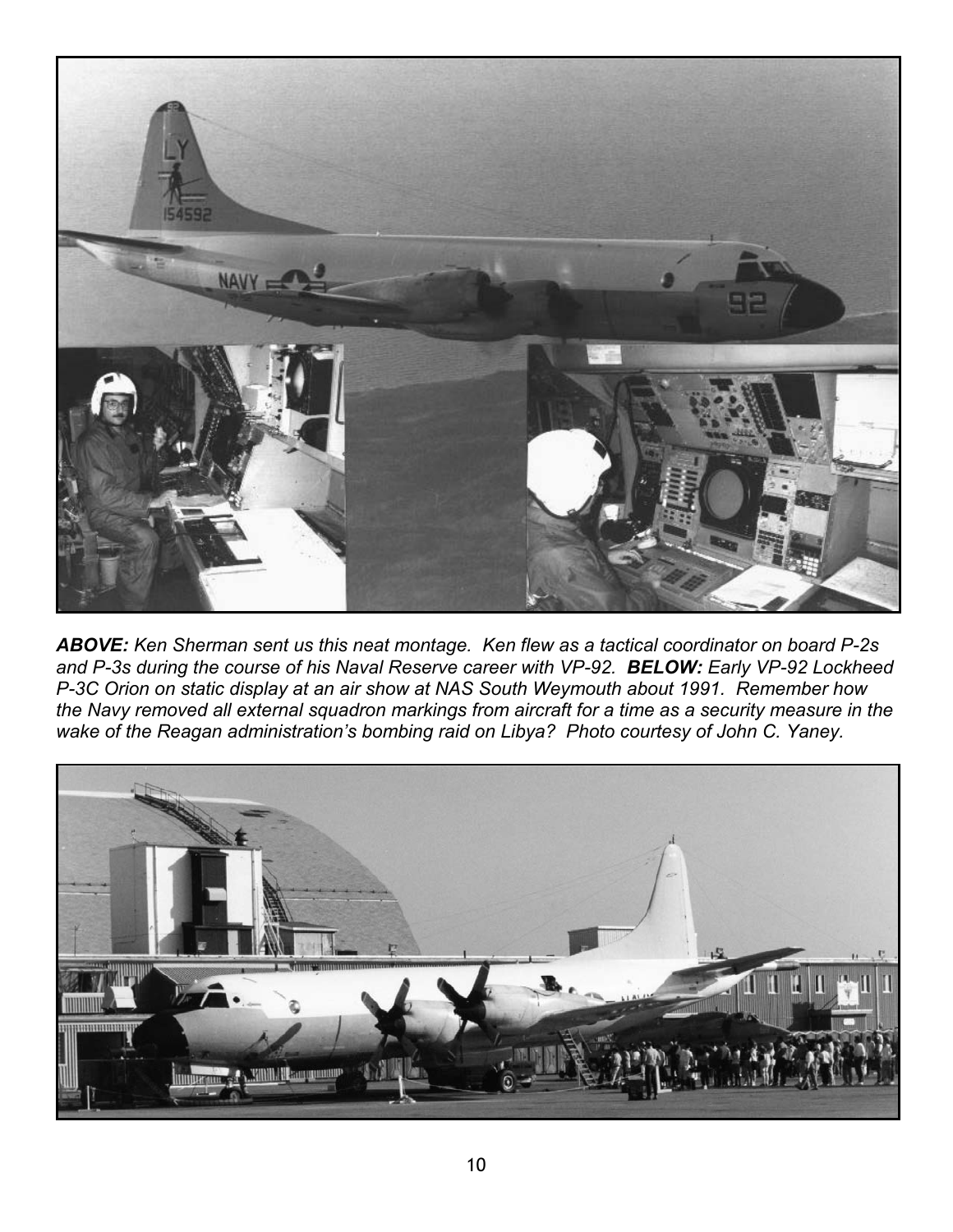

*ABOVE: Lineup of Consolidated PBY-5A (one on the left) and PBY-6A (two on the right) Catalinas from NAS Squantum during VP-ML-69's annual training cruise to NAS Miami, FL in the summer of 1949. Photo courtesy of Joseph P. O'Neill BELOW: VP-92 TAR and SELRES personnel at NS Roosevelt Roads, Puerto Rico during the summer of 1994. Plan on coming to this year's VP Association reunion at Hanscom AFB in September. The changes are good that you'll see some of your old Navy friends there. Photo courtesy of George Griffin.*